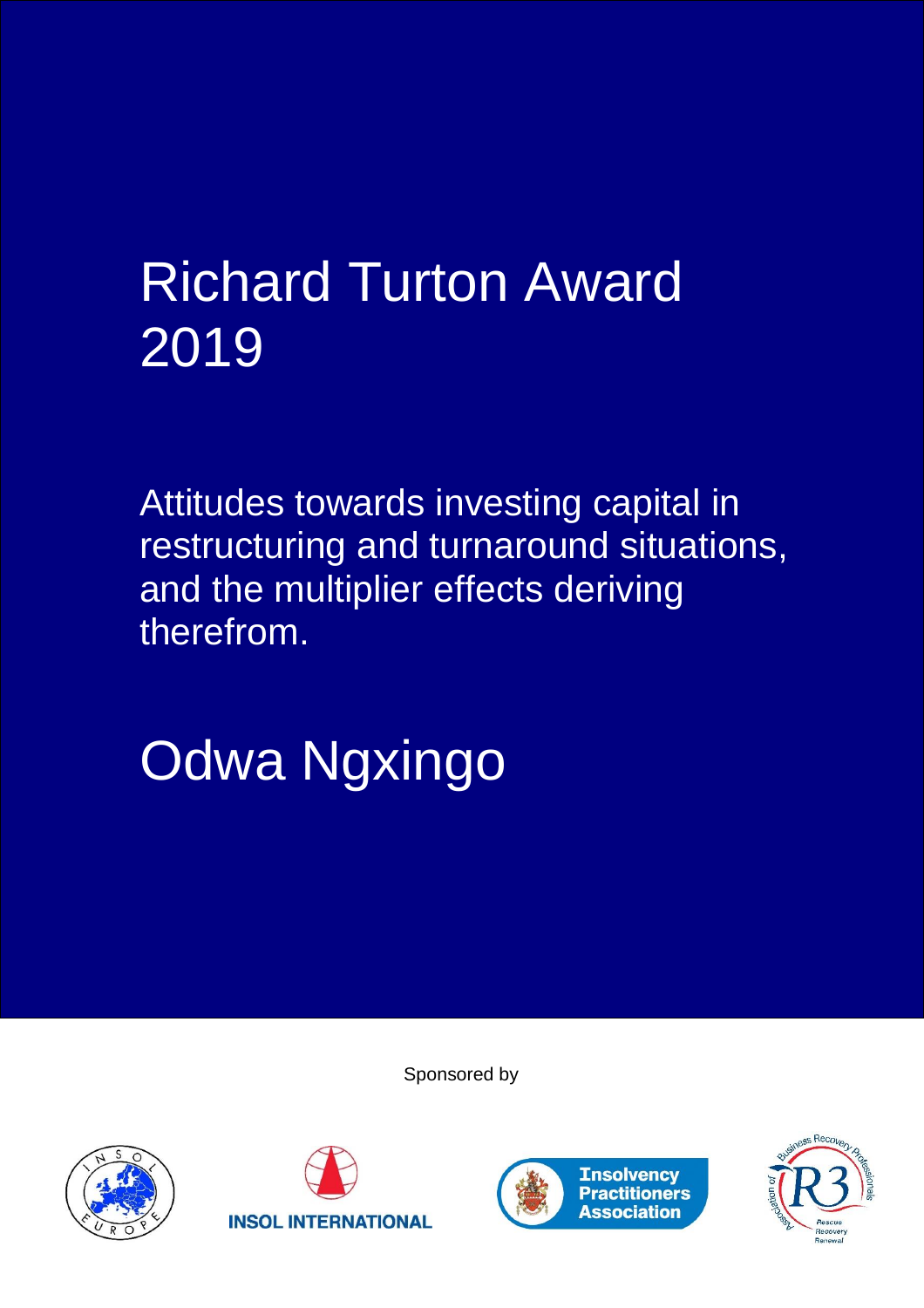**Attitudes towards investing capital in restructuring and turnaround situations, and the multiplier effects deriving therefrom.**

#### **Introduction:**

This paper should be read as a contribution to the insolvency, business recovery and restructuring discourse and not as an academic paper. Its focus is on how the attitudes and biases present among providers of capital towards insolvency, business recovery and restructuring situations, impact the broader business cycle and the investment universe, with lasting implications on economic performance especially in the context of emerging markets similar to some African countries.

The flow of capital into special situations is vital, however the success of its deployment can only yield greater returns in environments where collaboration among key stakeholders and the resourcing of appropriate skills alongside the funding are present, backed by effective implementation. The negative ripple effects that poor performance and distress have on economies are undeniable, though in some instance distress and failure become catalysts for dramatic change, making way for innovation and growth; in the words of Joseph Schumpeter the "gale of creative destruction" which describes the "process of industrial mutation that incessantly revolutionizes the economic structure from within, incessantly destroying the old one, incessantly creating a new one".

The 2019 INSOL Europe Congress, convened in Copenhagen, explored practical considerations and intricacies encountered in special situations under the theme (un)necessary restructuring, which spoke to the "(un)fortunate" reality that some businesses may not be worth saving in cases where survival will have a net negative effect on industries and economies in the long run. In addition to the thriving businesses, saved businesses contribute to a stronger base, from which net positive economic growth can take root. Notwithstanding whether growth is a result of organic growth from existing participants or by way of new entrants and innovation, either way the success of any economy hinges on the preservation of value and a sustainably viable commercial infrastructure.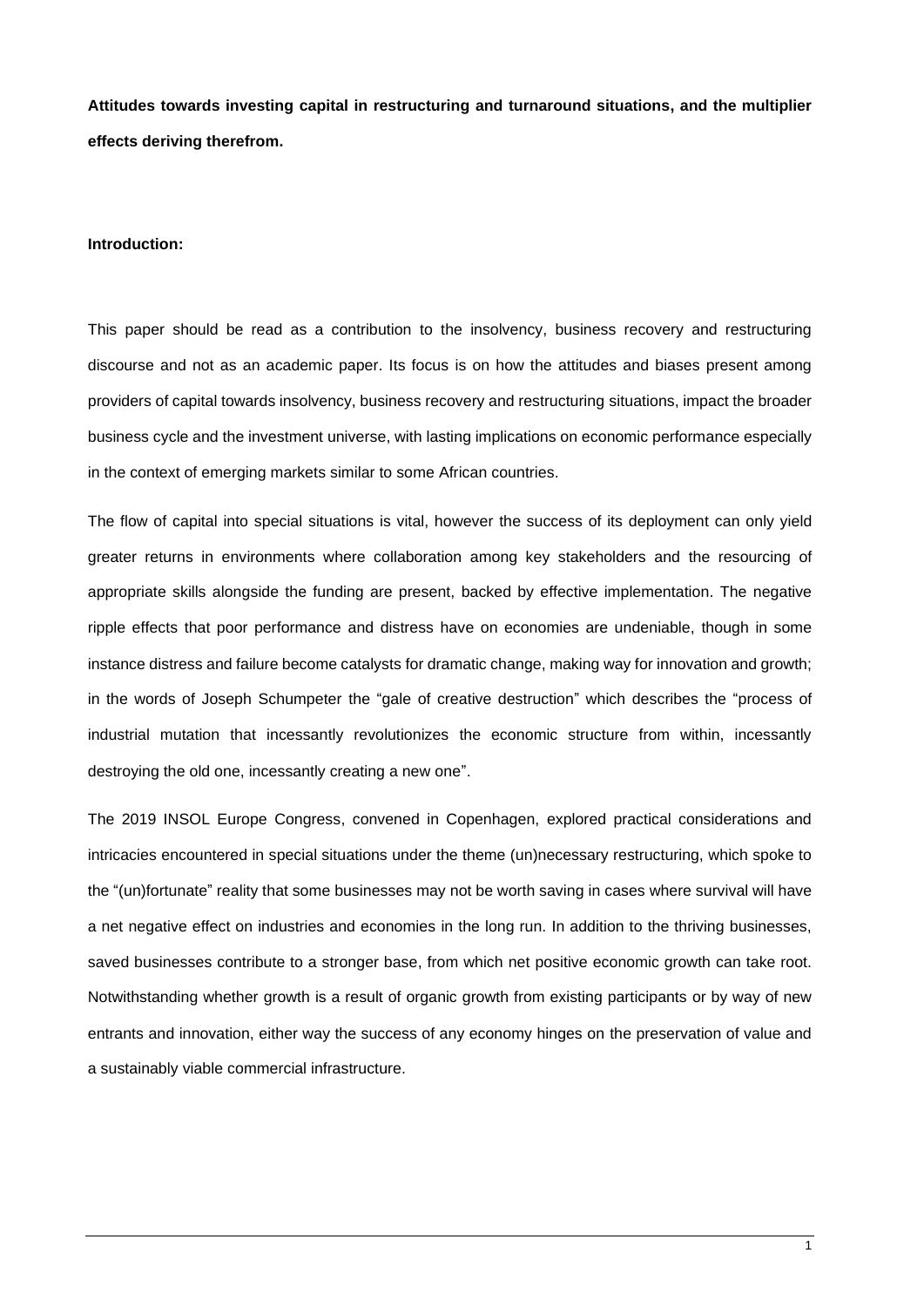## **A brief overview of restructuring and turnaround situations:**

Restructuring<sup>1</sup> can be defined as an action taken by a company to significantly modify its financial and operational aspects, usually when the business is facing financial pressures or distress. It is a corporate action taken that involves significantly modifying the debt, operations or structure of a company as a way of limiting financial harm and improving the business. A turnaround<sup>2</sup> is the financial recovery of a poorly performing company, economy, or individual. Turnarounds are important as they mark a period of improvement while bringing stability to an entity's future. To see a turnaround, an entity must acknowledge problems, consider changes, and develop and implement a problem-solving strategy.

South Africa introduced Chapter 6 of the Companies Act 2008 (Act 71 of 2008) (the "Act") on 1 May 2011, which provides for the efficient rescue and recovery of financially distressed companies, in a manner that balances the rights and interests of all relevant stakeholders<sup>3</sup>, replacing Companies Act 61 of 1973. Financial distress per Section 128(1)(a) of the Act is described as a situation where -

- it appears to be reasonably unlikely that the company will be able to pay all of its debts as they become due and payable within the immediately ensuing six months (commercial insolvency); or
- it appears to be reasonably likely that the company will become insolvent within the immediately ensuing six months (factual insolvency).

## **Attitudes towards investing capital in restructuring and turnaround situations:**

Once a business goes into business rescue or appears to have signs of insolvency, securing capital or finding short-to-medium term financing for the business in question becomes all the more challenging, as funders tend to be sceptical towards the business' ability to repay the funding, and in the event of default, the funder's likelihood of recovery. Some aspects of the scepticism are well warranted, as some funders have previously been burnt and will be warry of what may appear to be "messy" situations. In the words of

<sup>&</sup>lt;sup>1</sup> https://www.investopedia.com/terms/r/restructuring.asp

<sup>2</sup> https://www.investopedia.com/terms/t/turnaround.asp

<sup>3</sup> http://www.cipc.co.za/index.php/manage-your-business/manage-your-company/private-company/changing-status-yourcompany/business-rescue/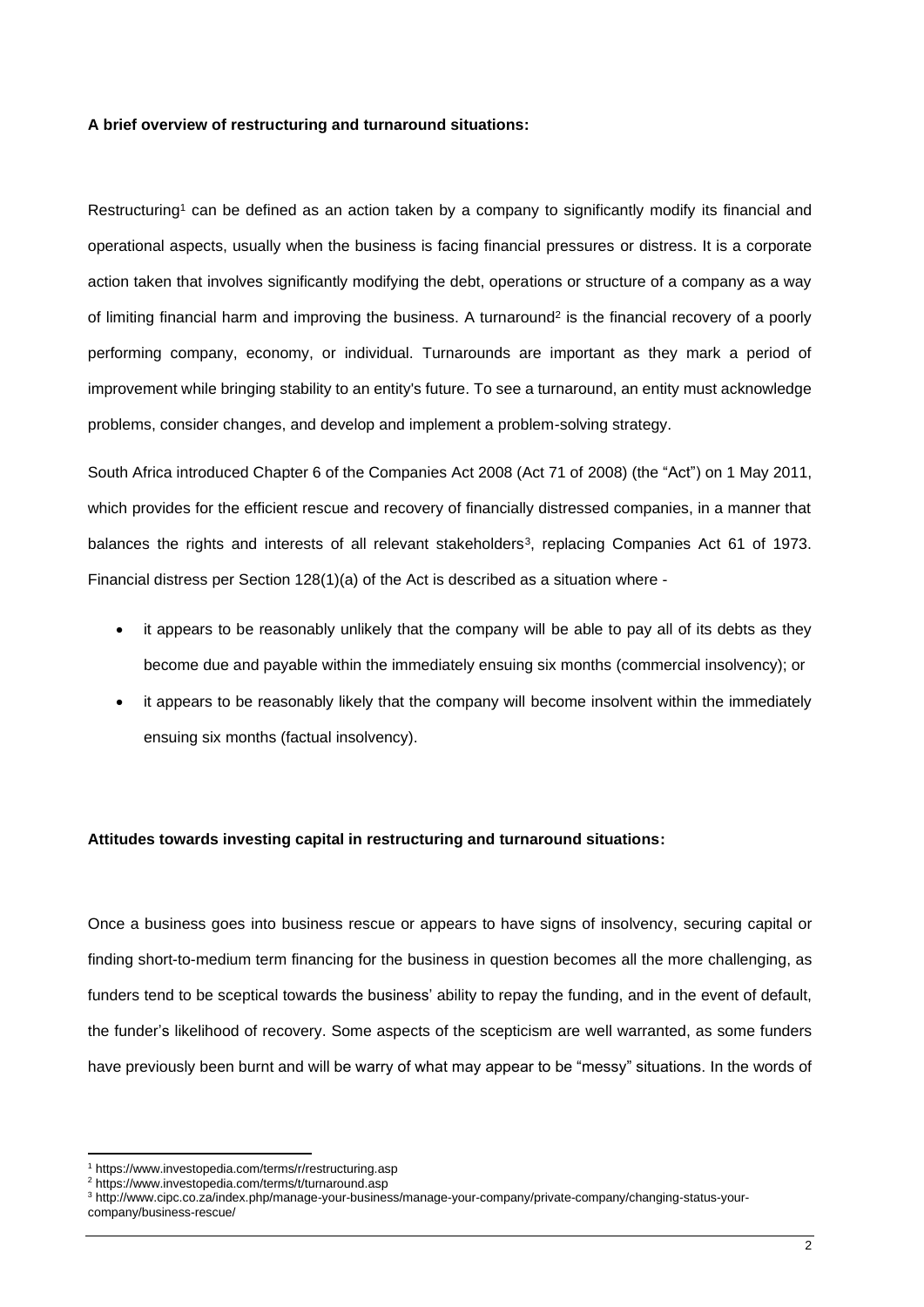Mark Twain "history doesn't repeat itself, but it often rhymes"; in the case of funding distressed businesses, past experiences, especially painful ones, leave a lasting impression, resulting in sticky emotional biases.

Emotional biases inform the nature of attitudes that providers of capital may have towards difficult situations. When defining emotional biases, the Chartered Financial Analyst Institute ("CFA") curriculum<sup>4</sup> states that "emotions are related to feelings, perceptions, or beliefs about elements, objects, or relations between them and can be a function of reality or the imagination", and further highlights that in the world of investing, emotions can cause investors to make suboptimal decisions." Among emotional biases prevalent among capital providers (funders) in distressed situations are the following<sup>5</sup> -

- *Regret-aversion bias* an emotional bias in which people tend to avoid making decisions that will result in action out of fear that the decision will turn out poorly. Simply put, people try to avoid the pain of regret associated with bad decisions.
- *Status quo bias* an emotional bias in which people do nothing (i.e. maintain the "status quo") instead of making a change. People are generally more comfortable keeping things the same than with change and thus do not necessarily look for opportunities where change is beneficial, leading to failure to explore other opportunities.
- *Loss-aversion bias* a bias in which people tend to strongly prefer avoiding losses as opposed to achieving gains. A number of studies on loss aversion suggest that, psychologically, losses are significantly more powerful than gains.

The presence of these biases and limited exposure to different asset classes and / or investment strategies cause providers of capital to operate within parameters that (i) they may be familiar with, and (ii) mirror those parameters which are followed by those around them. As a result, herding and group thinking trumps exploring new opportunities which could potentially yield higher social and economic returns. Perceptions and thinking around special and distressed situations investing must evolve as an enabler to efficient distressed markets.

While there may be investors who are averse towards investing in difficult situations and the related risks, it is not uncommon in difficult situations to witness a relatively risk-averse investor displaying risk-seeking behaviour at the same time, usually because the investor already has exposure in a particular distressed business and would be willing to invest a little more with the hope of recovery of the existing investment.

<sup>4</sup> 2020 CFA Program curriculum, Level III Volume 2: Reading 8 - The Behavioral Biases of Individuals, by Michael M. Pompian, CFA <sup>5</sup> As defined in the 2020 CFA Program curriculum, Level III Volume 2: Reading 8 - The Behavioral Biases of Individuals, by Michael M. Pompian, CFA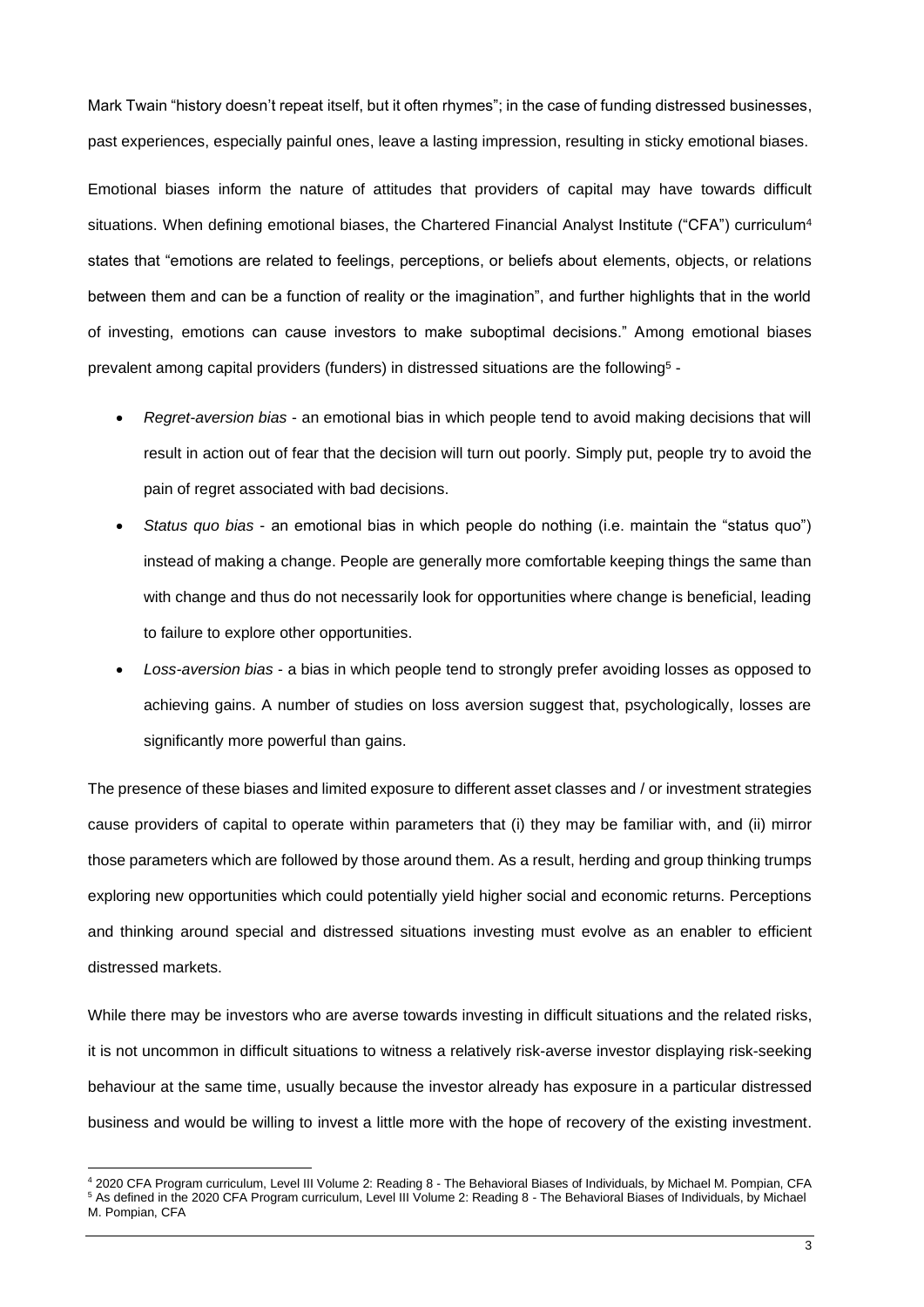This behaviour points, again, to investors loss-aversion bias (i.e. holding on / reinvesting in the losers in the hope of a recovery). Whether from new or existing investors and creditors, the availability and ease of deploying capital to fuel successful turnarounds and restructuring rest also on the legal frameworks and economic infrastructure present in the countries or regions in which distressed businesses operate.

#### **The multiplier effects in the context of preservation and economic growth:**

Unfortunately unmonitored biases, compounded with a lack of accurate and timely information, particularly in regions with less robust legal frameworks, leads to the "fog of war" wherein decision making can be particularly challenging, leading to foregoing opportunities for impactful and developmental investing, especially in emerging markets where it may take several generations to rebuild businesses to their preinsolvency scale. On the flip side, funders lose out on the potential investment diversification benefits present by virtue of the countercyclical nature of distressed investing. It is worth acknowledging that in some instances the resistance and avoidance of distressed investment opportunities could simply be a factor of limited pools of capital in certain jurisdictions with tight restrictions and little-to-no wiggle room as dictated by investment mandates, where the opportunity cost of any spend and investment needs to be carefully considered within tighter limits as a result what may take a longer time to understand and attain sign off may be avoided by default.

Over and above the joint mission of insolvency, business recovery and restructuring practitioners, together with all affected stakeholders, the backing of capital dedicated for distress and special situations affords a better chance for successful rehabilitation of businesses, preservation of value, recovery of profitability, revitalisation of credit markets among others, which ultimately fuels economic growth and allows new businesses to build on a healthy commercial ecosystem comprised of effectively saved and thriving businesses. The benefits of preserved value and business are not only limited to saving jobs, but also include other far-reaching benefits such as the social impact of a viable commercial platform that provides opportunities for wealth creation, earning a living and contributions to the government tax base. Together, this leads to the creation of an environment that allows for higher levels of joy, contentment and a sense of pride, which potentially contribute to a more cohesive and healthier society. Such an environment is still only a distant dream for most emerging markets, including most African countries, where –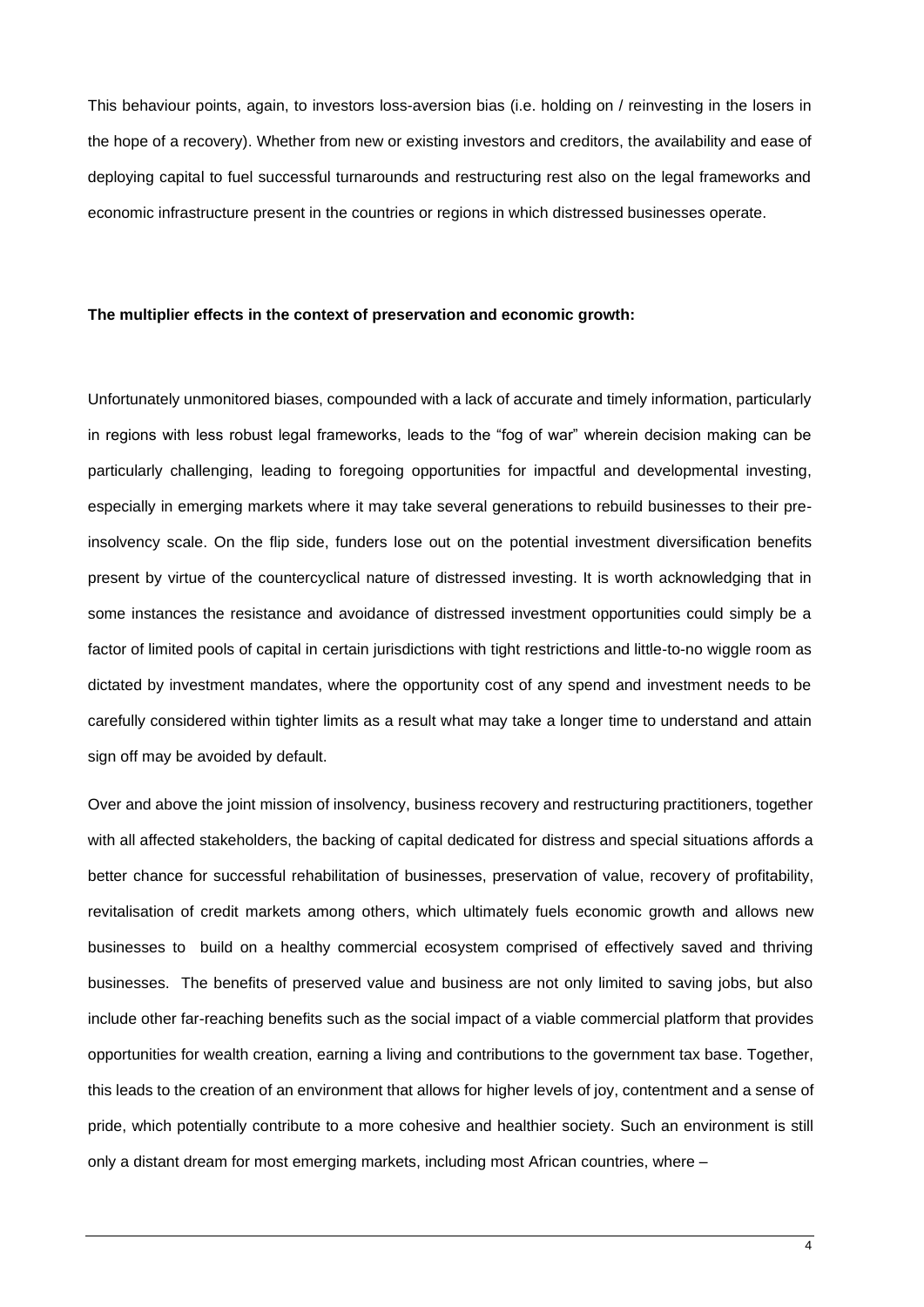- the necessary legal frameworks, regulation and laws, as well as financial and broader economic systems are underdeveloped or lacking; with
- a greater number of vulnerable communities, living in poor conditions; as well as
- higher unemployment rates, resulting in low-to-very little disposable income and consumer spending, which translates into a much less addressable market needed to fuel demand and scalability of businesses and the economies similar to that of more developed markets such as in the United States, Europe and the United Kingdom.

The need to address these challenges necessitates a shift in perceptions towards distress and turnaround situations, to enable more capital flow and investment into distressed economies and businesses as a matter of urgency. It will take a lot more work, time and deep investment into emerging markets such as those in the African continent, to catch up with the rest of the world and address the myriad challenges faced by emerging markets. The type of investment necessary is not only limited to financial capital, but also critical is the investment in people, business processes, and systems, and this needs to be prioritised with a great sense of urgency by national and global governing bodies and investors, policy makers, the business community and the local work forces.

Though there is still a long way to go, it is encouraging to see more and more organisations taking a global view, including empowering emerging markets, in the way they design and invest in solutions that seek to have a world-wide impact and support the development of viable and sustainable distressed markets even across emerging and underserved markets. Programs such the International Finance Corporation's ("IFC") Distressed Asset Recovery Program ("DARP") are testament to this fact. Through DARP, the IFC and its partners seek to promote close collaboration in advancing the development of more efficient financial and distressed asset markets with the following envisaged benefits<sup>6</sup> of well-functioning and vibrant distressed assets market in mind:

- For **investors**, a distressed assets market provides access to potentially attractive returns. It can also help diversify their investment portfolios because of the countercyclical nature of this asset class.
- For **banks**, maintaining a high level of non-performing loans ("NPLs") ties up an institution's capital in non-performing assets, putting pressure on long-term profitability and making it harder to absorb

<sup>&</sup>lt;sup>6</sup> BOX 1.1: Benefits of a Distressed Assets Market, International Finance Corporation - DARP - Creating Distressed Assets Markets, Lessons learned since the Global Financial Crisis and Opportunities for Investors in Emerging Markets Today - Second printing of updated edition, October 2019.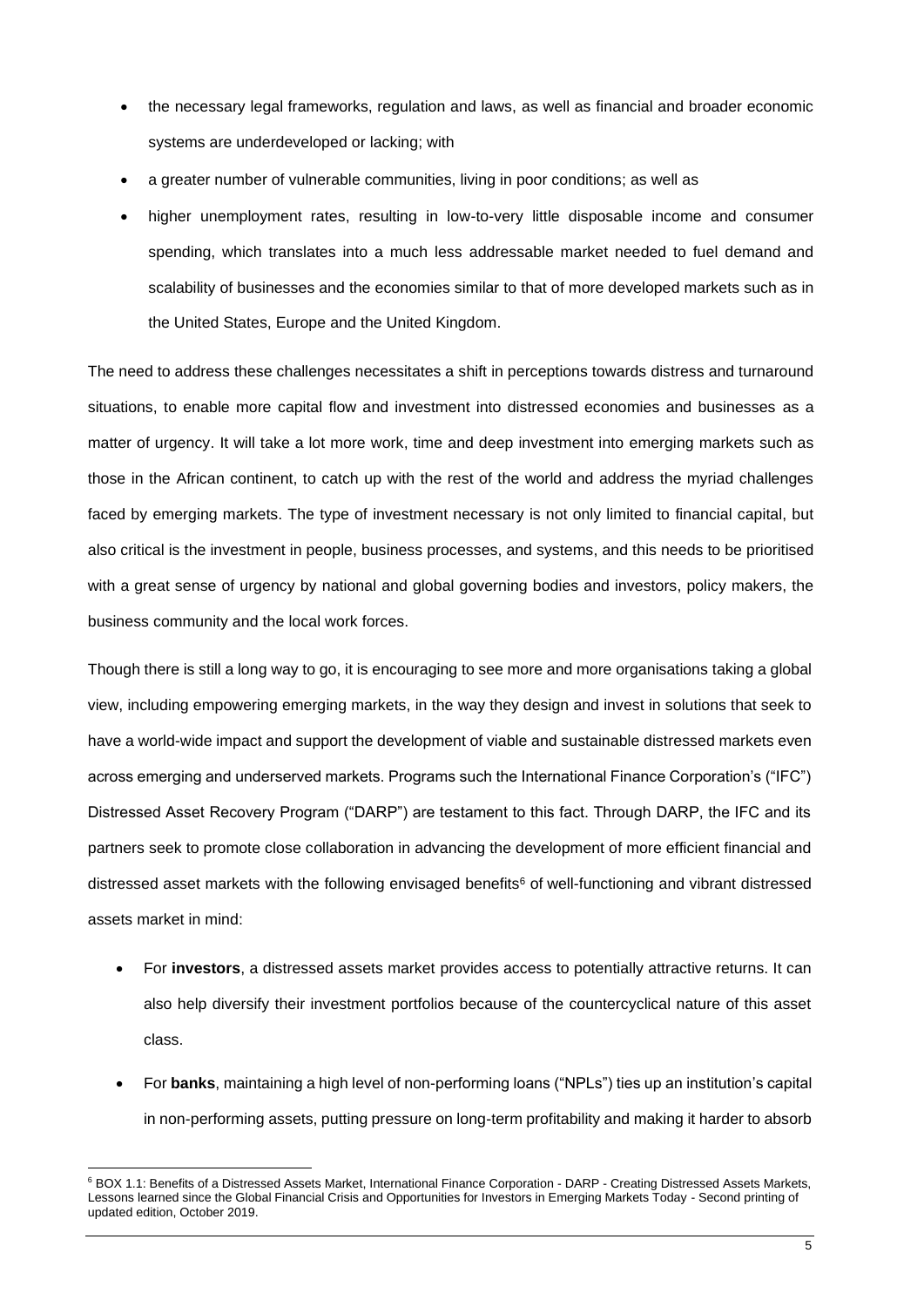future losses and strengthen capital buffers. In addition, large NPL portfolios force banks to retain higher levels of capital, reducing their ability to provide new credit, and particularly rescue credit, see above for reasons not to support a reorganisation, which in turn can hinder economic growth as potentially good investments are postponed or abandoned.

• From a **policy** standpoint, a developed distressed assets market provides for an efficient and effective process for cleaning up banks' balance sheets, as it allows for the disposal of NPLs to private investors who bring greater efficiency, expertise, and financing to the workout process. A large volume of NPLs can undermine the reliance on the banking system and erode economic growth.

Insolvency, business recovery and restructuring practitioners also share in the responsibility of preservation of businesses and promotion of economic growth together with other key economic participants and relevant stakeholders, and it is therefore necessary to exercise caution and carefully consider each restructuring, distressed and turnaround situation appointment on its own merit. In the words of Leo Tolstoy in his classic tale Anna Karenina "All happy [companies] are alike, but every unhappy [company] is unhappy in its own way". The practitioner may be tempted to make use of matrices developed from past experience which may have been applied with great success previously in various restructuring and insolvency cases, on the positive side allowing the practitioner to almost standardize the approach followed in the identification of reg flags prevalent in seemingly unsalvageable situations. However as effective as these tools may have been in the past, they may not necessarily be applicable in other cases and fail to pick up on opportunities and value that may not have been present in previous engagements. Error in the applied approach may lead to biased conclusions, while placing more weight on historical events than warranted, and therefore threaten the chances of recovery or rehabilitation of the said business, without giving enough consideration to new information and comprehensive analysis and reasoning.

Objectivity and independence are also of great necessity if practitioners are to act for the benefit of all stakeholders involved, avoiding situations where the process benefits the party who initially recommended the practitioner for appointments the most, at the expense of other stakeholders, and risking recovery and sustainability, e.g. -

• instances where the interests of a particular bank or a sub-group of creditors are almost guaranteed preference in the recovery process when certain practitioners recommended and or appointed by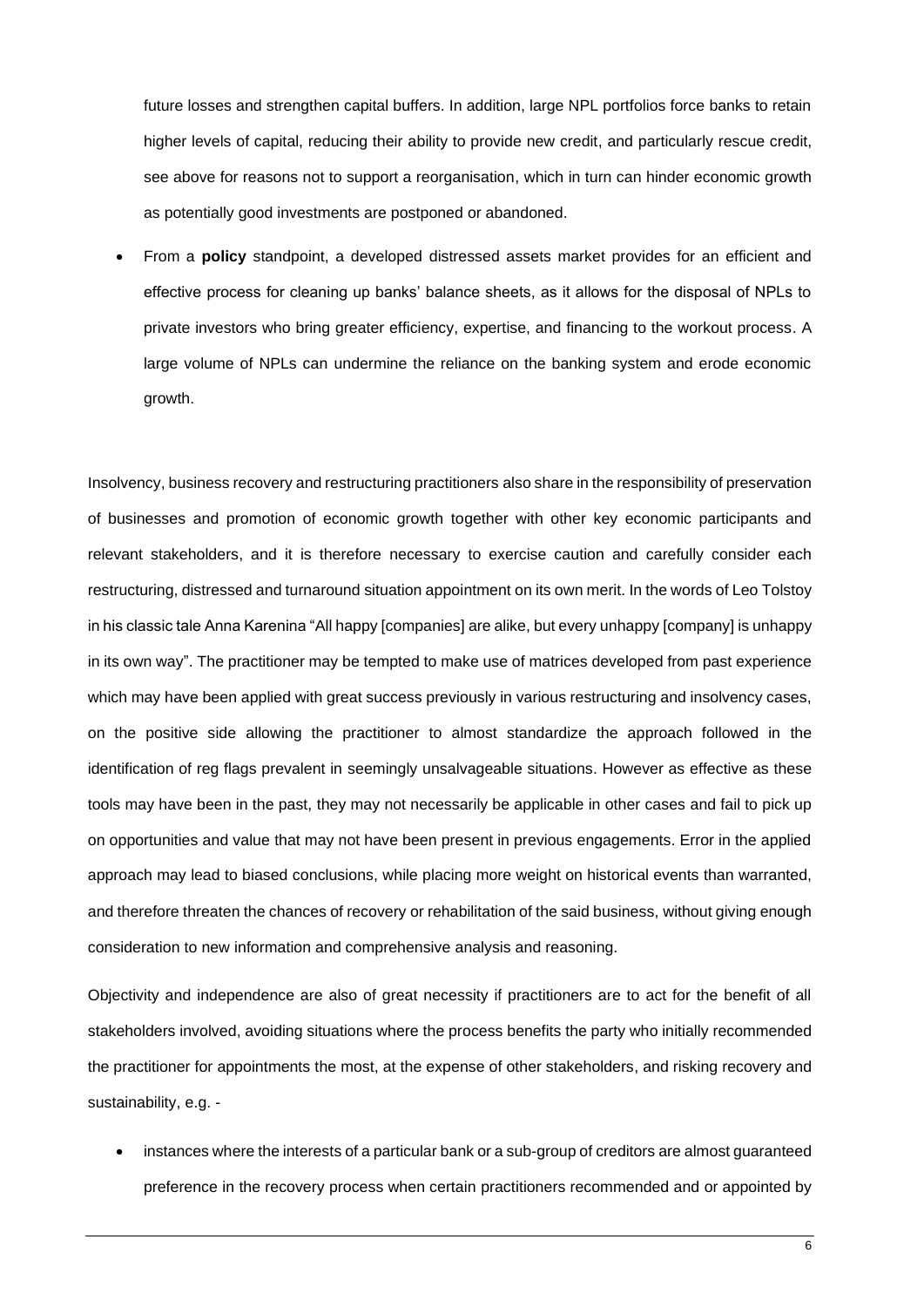them drive the process, which may incentivise the bank or creditors to keep recommending and or appointing the same practitioner on a series of cases, in turn possibly compromising the said practitioner's independence and objectivity.

With the above being said, any economy, within the premises of necessary restructurings, should benefit from the appropriate rehabilitation of at least one or two businesses as a result of collaborated efforts, which is more likely to yield greater economic benefit possibly than the failure or distraction of one business. For illustrative purposes consider for a moment, a hypothetical economic setting, call it an economy of 5 ("five") businesses. Like any economy with great ambition, this economy aspires to achieve sustainable positive growth which it can achieve through organic growth on the back of an increase in demand, spurred by a growing population and economic stimuli, or through the emergence of new business in the form of new entrants in the same group of existing industries or a creation of new industries and other innovation.

What is of utmost importance is that each business, whether old or new entrants, should as a rule make a net positive contribution to the broader economy. It may be worth noting that it is possible for one new entrant to replace some if not a combination of the existing businesses through innovation by introducing various advanced and more efficient services and or products. While in favour of new ventures with great prospects, keep in mind that a business can also be a previously distressed business (post a successful turnaround) and still remain relevant and possess great underlying value for its shareholders as a standalone asset as well as to the broader community as a contributor to further economic growth and prosperity.

Continuing with our illustrative example of the economy of five businesses. Various situations or scenarios could arise, which could possibly alter the economic dynamics and value generated within the economy. **Table 1** below provides for a conceptual framework that seeks to put forth an argument in favour of effective collaboration among practitioners, creditors and alternative provides of capital such as turnaround funds, with a view to show that better processes and efficient distress markets should yield greater economic benefits on a sustainable basis. The values and scenarios are only for illustrative purposes and are by no means exhaustive.

7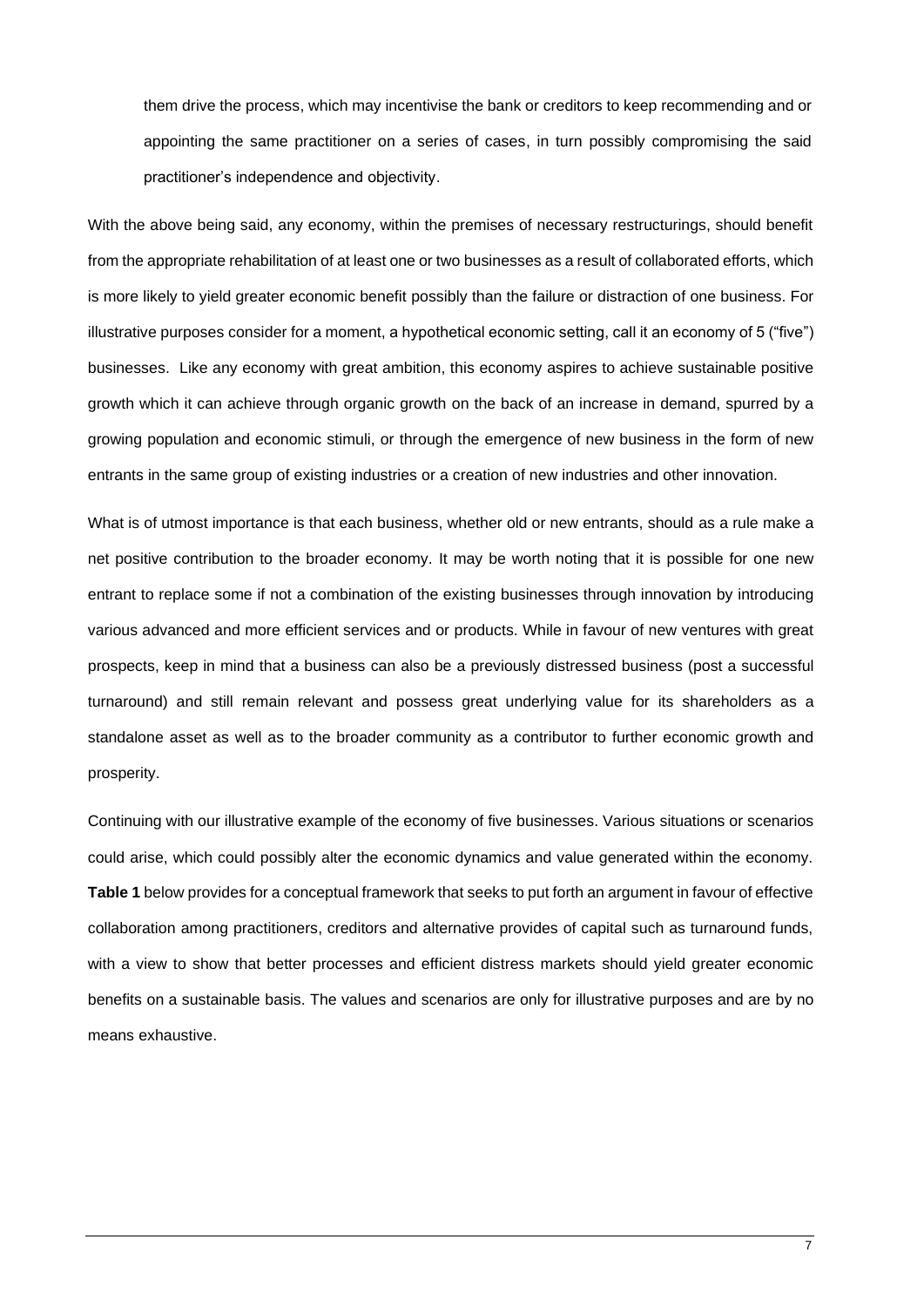## **Table 1:**

|              |               |                      |              | <b>Scenario 1:</b> |                       | <b>Scenario 2:</b> |                     | <b>Scenario 3:</b> |              | <b>Scenario 4:</b> |              | Scenario 5: |              |
|--------------|---------------|----------------------|--------------|--------------------|-----------------------|--------------------|---------------------|--------------------|--------------|--------------------|--------------|-------------|--------------|
| No.          | <b>Entity</b> | Initial <sup>7</sup> | Contribution | Post               | <b>Contribution %</b> | Post               | <b>Contribution</b> | Post               | Contribution | Post               | Contribution | Post        | Contribution |
|              |               |                      | %            | event              |                       | event              | %                   | event              | %            | event              | %            | event       | %            |
|              | Co. A         | 50                   | 34%          | 50                 | 34%                   | 50                 | 34%                 | 50                 | 53%          | 50                 | 43%          | 50          | 51%          |
| $\mathbf{2}$ | Co. B         | 50                   | 34%          | 50                 | 34%                   | 30                 | 34%                 | 0                  | 0%           | 30                 | 26%          | 0           | 0%           |
| $\mathbf{3}$ | Co. C         | 30                   | 21%          | 30                 | 20%                   | 18                 | 21%                 | 30                 | 32%          | 18                 | 16%          | 30          | 31%          |
| 4            | Co.D          | 10                   | 7%           | 10                 | 7%                    | 10                 | 7%                  | 10                 | 11%          | 10                 | 9%           | 10          | 10%          |
| 5            | Co. E         | 5                    | 3%           | 5                  | 3%                    | 5                  | 3%                  | 5                  | 5%           | 5                  | 4%           | 5           | 5%           |
| 6            | New Co.       |                      |              | 3                  | 2%                    |                    |                     |                    |              | 3                  | 3%           | 3           | 3%           |
|              |               | 145                  | 100%         | 148                | 100%                  | 113                | 100%                | 95                 | 100%         | 116                | 100%         | 98          | 100%         |

<sup>&</sup>lt;sup>7</sup> Initial – refers to the hypothetical original state of the economy and economic value units contributed by each business, without an event i.e. new entrant, business failure, and or a successful restructure and turnaround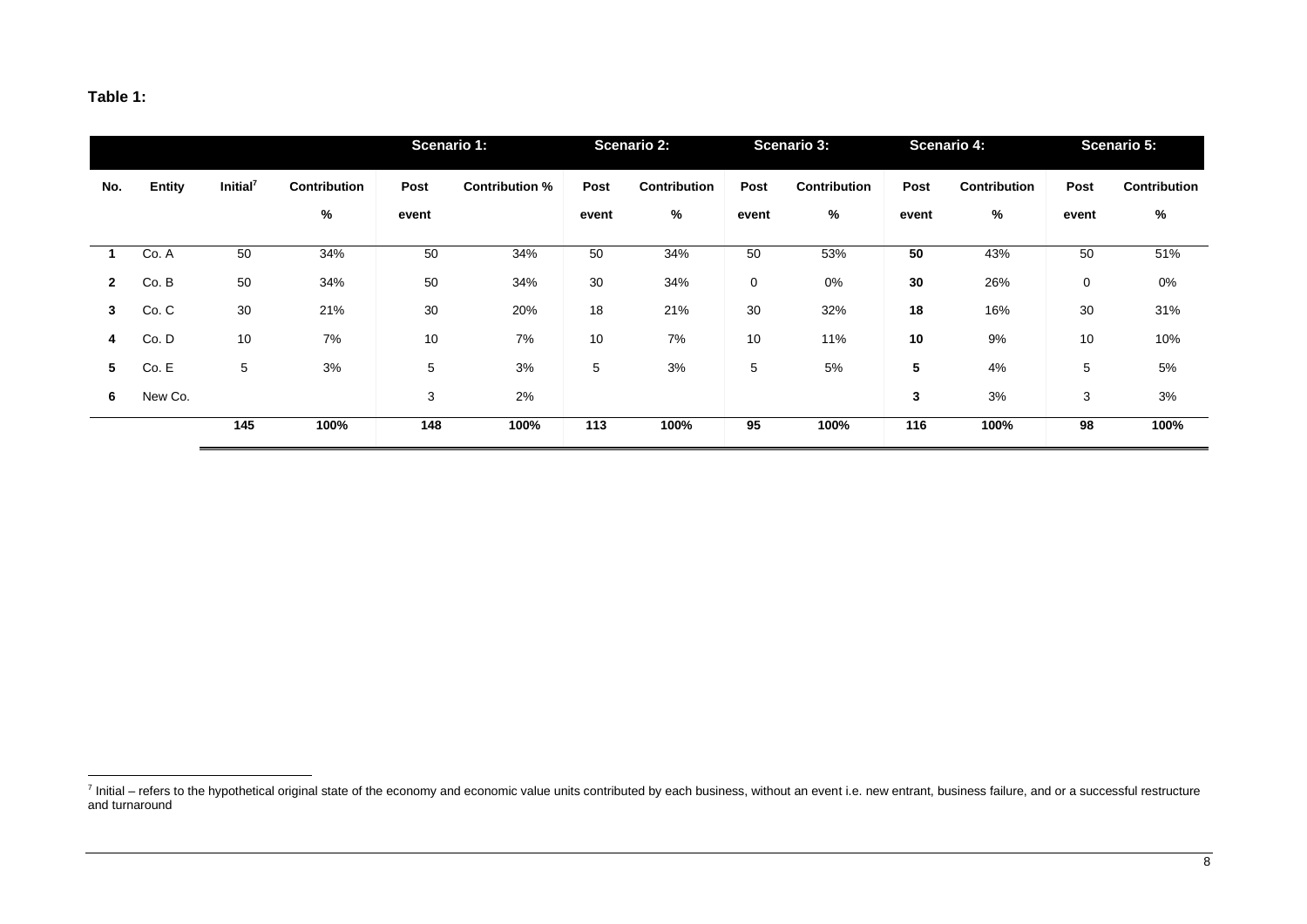## **Graph 1: Graph 2:**



## **Future Value: With event (compounded over 5 years)**



## **Post event - growth effect (%)**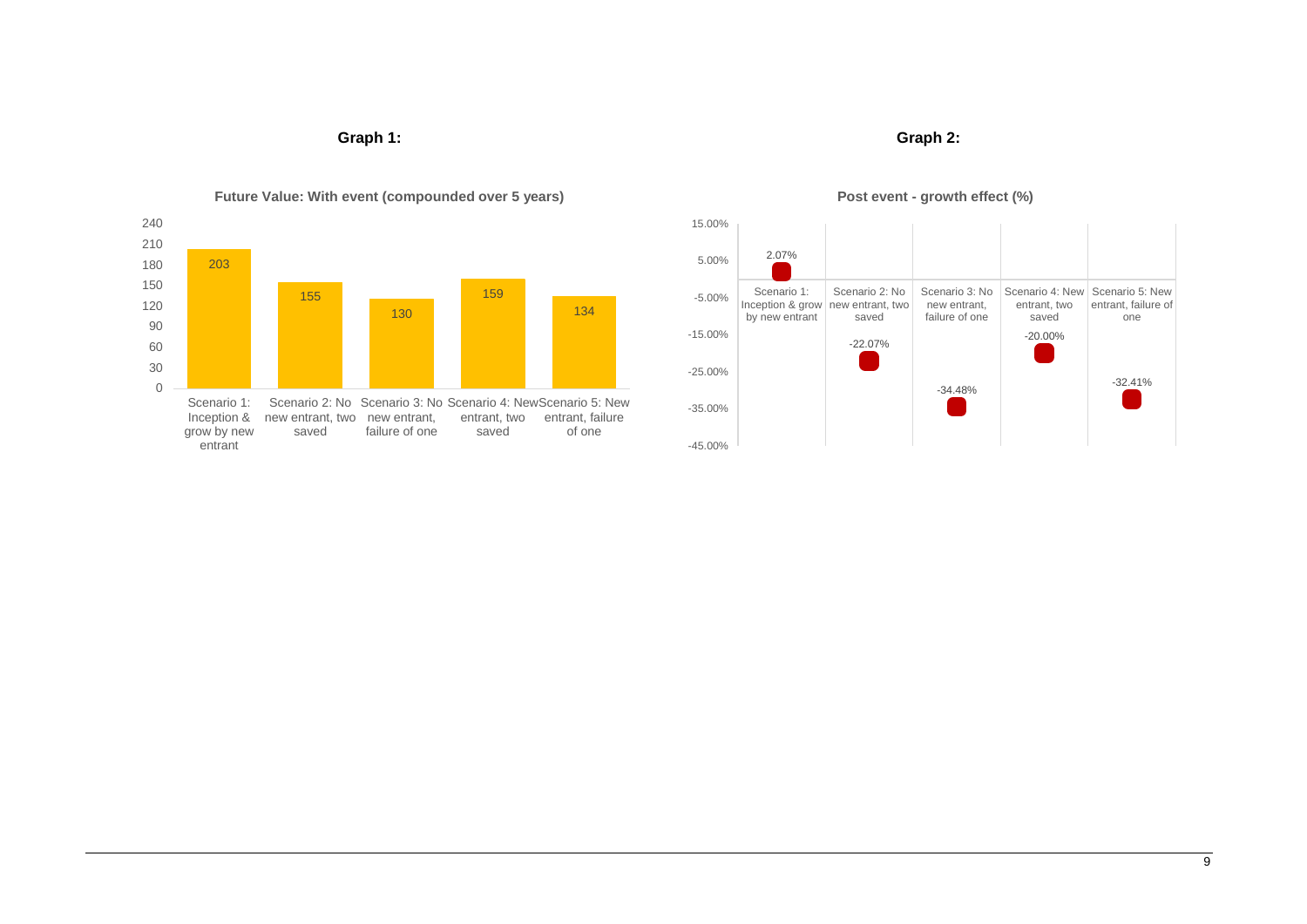Table (**Table 1**) and graphs (**Graphs 1 and 2**) above seek to paint a picture of the effects various scenarios could have on an economy, supporting the view that economies are better off with interventions that are driven through effective collaboration among the business community, practitioners and providers of capital, even at a global level, with the best interest of all parties and the broader economy at heart.

- The best-case scenario is *scenario 1*, though unlikely, it is not entirely impossible to achieve. In this instance the economy in the near term has a new entrant, building on a stable base of existing business to foster further economic growth.
	- $\circ$  If the aggregate value of economic units contributed in the near term, with the new entrant growing the aggregate value by **2,07%** (i.e. a value of **148** post event), was to grow at a compounding rate of inflation of **6,50%** over a five-year period, keeping all things consistent, the economy would have effectively grown by **37.00%** (to an aggregate value of **203**).
- The second-best scenarios in relative terms, are *scenarios 4 and 2* respectively with post event effects of **-20.00%** and **-22,07%**.
	- o Both cases show a less severe impact on the economy when the two companies (Co. B and C) that were successfully restructured and turned around continue to trade though contributing less economic units than pre-event contributions.
- *Scenarios 1, 2, and 4* are indicative of potential value that can be realised and or preserved through effective restructuring and turnaround programmes.
	- $\circ$  Promotion and inclusion of various alternative funding and capital injection models can help bolster the results of these initiatives, hence the importance of the development of efficient distressed markets, while presenting the financial markets with alternatives for diversification and potentially improve portfolio returns.
- Negative growth is evident in the indicative aggregate values under *scenarios 3 and 5*, where at last one business could not be saved, which could be as a result of various issues, which may include, but not limited to –
	- $\circ$  the absence of or insufficient funding and capital investment to enable a turnaround; or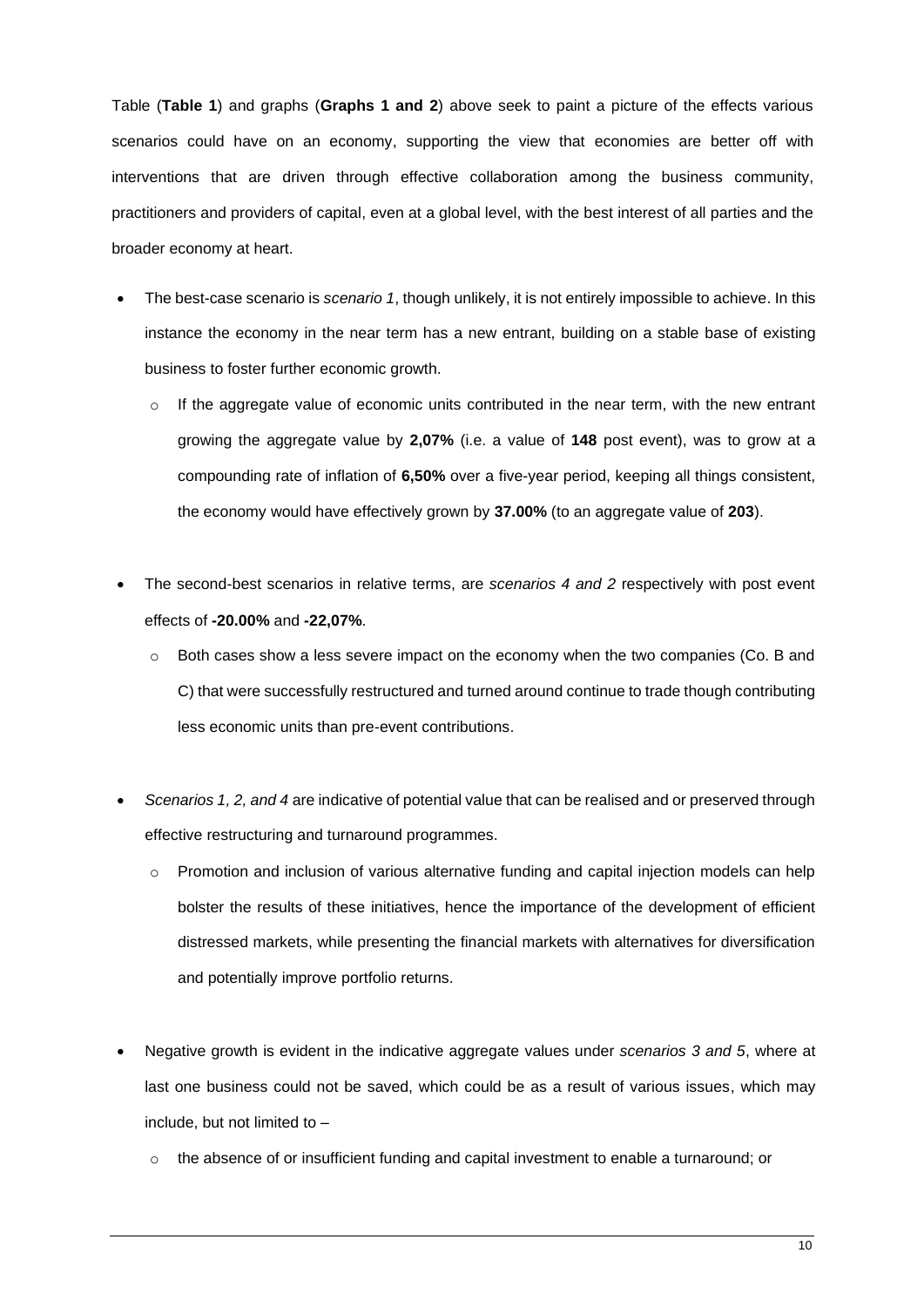- $\circ$  complexities of a big company, in some instances led by an egoistic or incompetent executive team who are possibly delusional and refused to acknowledge the signs of distress and seek help well in time, claiming to have it all under control till it's too late; or
- $\circ$  a management team that may only be comfortable with running a well-funded going concern; and
- $\circ$  on the balance, not all companies that find themselves in distress are as a result of incompetent management, it may simply be the wrong type of management; square pegs in round holes.

In reality, the effects of distressed business, and even worse in a case where a vital business eventually fails, can have harsh ripple effects, compromising the state of economies, depleting efficiencies in financial and commercial markets, and making it hard for big and small enterprises whose ecosystem relies heavily on the distressed company. Recent South African examples of vital yet troubled businesses that have had noticeable effects, among plenty other originations, include South African Airways, Eskom (a South African electricity public utility), and Steinhoff International (a South African international retail holding company) which have negatively impacted productivity and ease of doing business, extending to almost completely wiping out pension assets of common South Africans.

Evidently, not just the ailing organisation, its immediate shareholders and stakeholders suffer as a result of distress, but suppliers, customers, and the nation (and international markets in some instances) are affected. As the global marketplace continues to become more interconnected, businesses will increasingly develop cross-border networks with exposure across multiple countries simultaneously increasing the risk exposure of banks and other creditors or funders and capital providers. Collaboration at an international level has become of critical importance. Best practice and learnings shared globally to inform policy and market advancement among local bodies such as the South African Restructuring and Insolvency Practitioners Association ("SARIPA:) and international organisations such as INSOL International will help accelerate the design and implementation of best practices across the African markets.